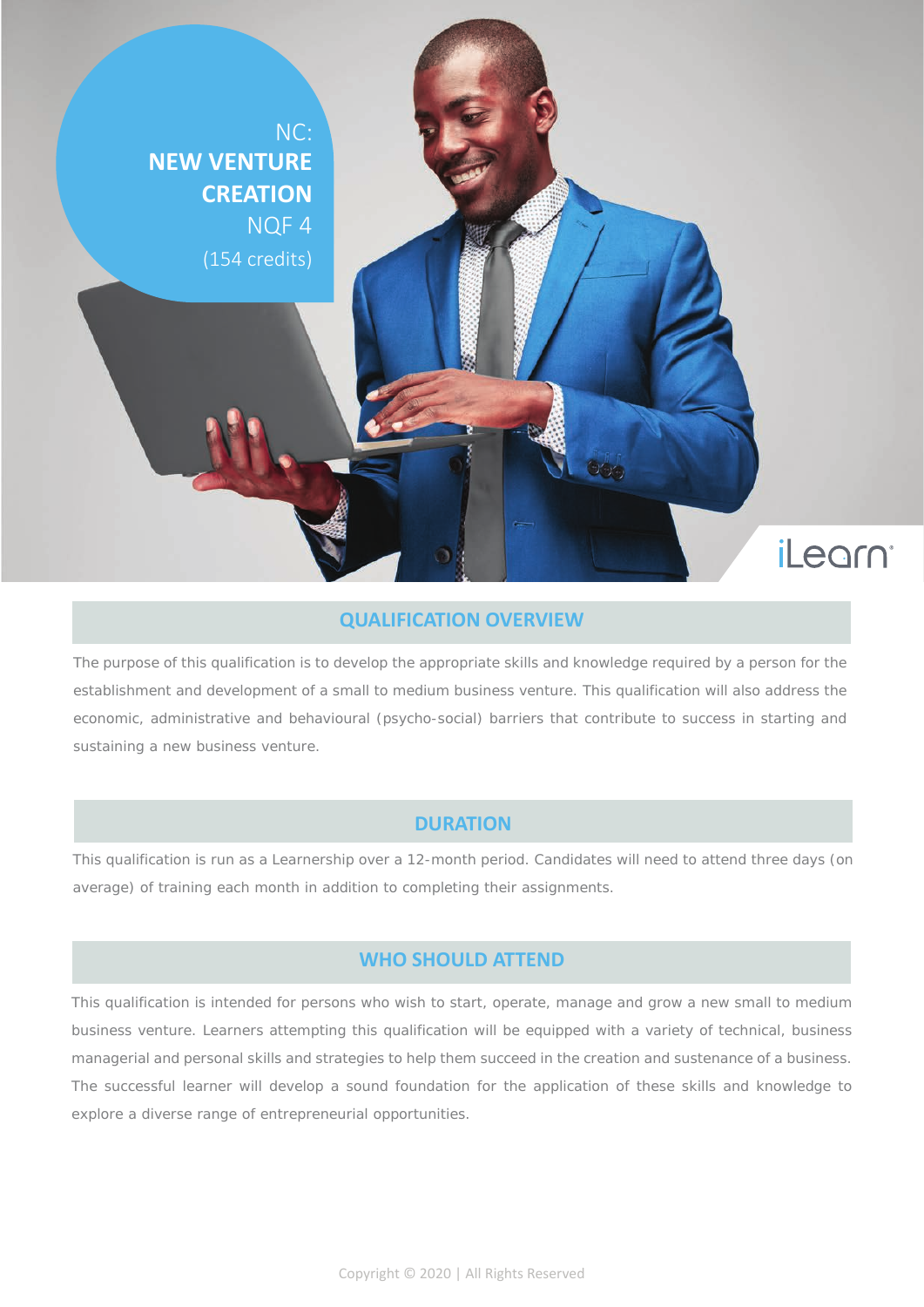#### **PREREQUISITES**

We offer a thorough pre-assessment process to align learners to appropriate qualifications and levels. Entry requirements for this qualification include:

- Communication at NQF Level 3.
- Mathematical Literacy at NQF Level 3.

This Qualification makes the Recognition of Prior Learning possible, if the learner is able to demonstrate competence in the knowledge, skills, values and attitudes implicit in this qualification.

#### **LEARNING OUTCOMES**

- Demonstrate an ability to identify and create a new venture.
- Demonstrate knowledge of interpersonal skills required in a business environment.
- Demonstrate an understanding of basic economics within a market economy.
- Manage a new venture by applying business principles and techniques.
- Demonstrate an understanding of the role of leadership and management.

#### **CONTACT**

To enrol your Learners or for more information, please contact your Business Development Consultant on 0861 ILEARN or email info@ilearn.co.za.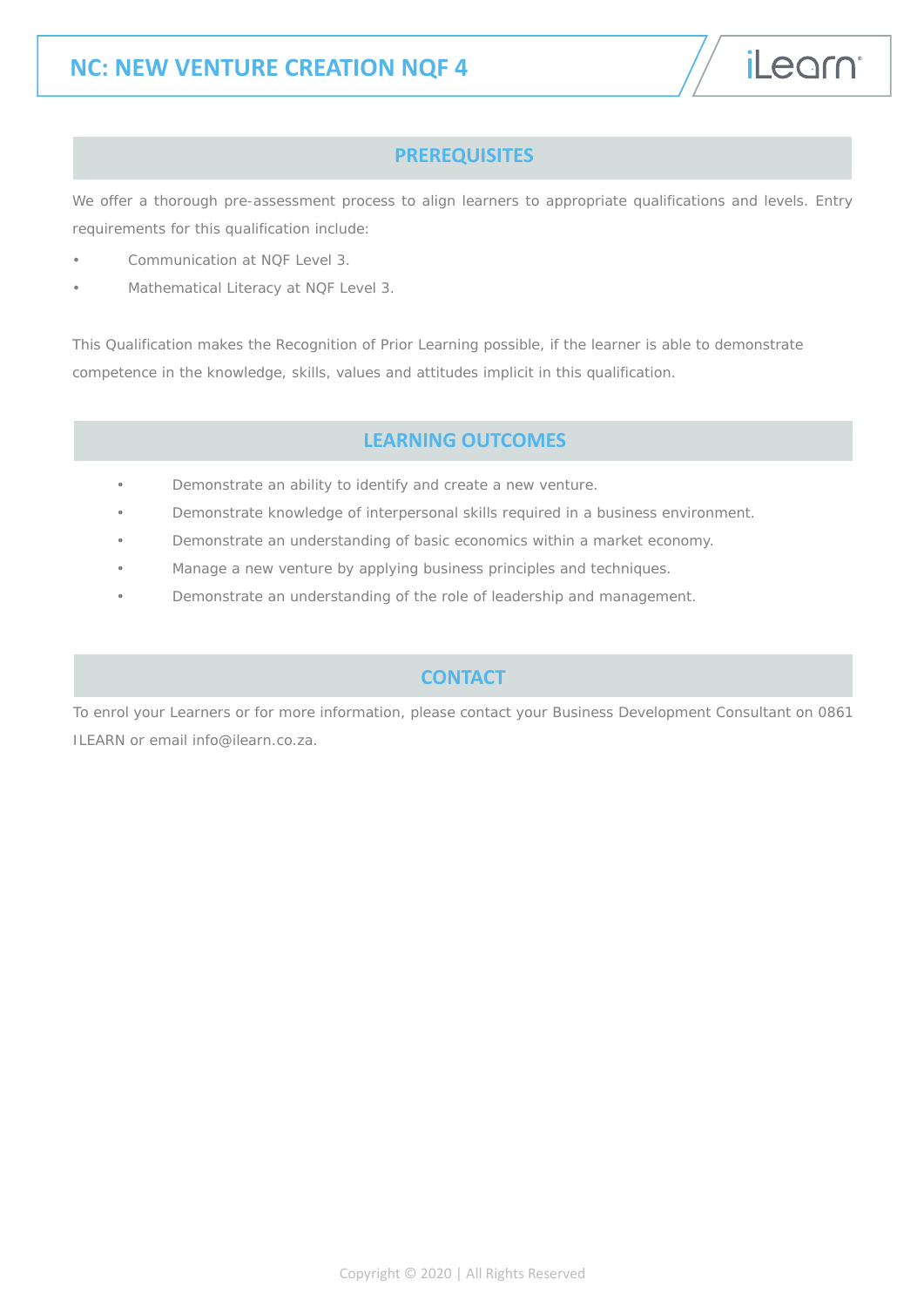

### **LEARNERSHIP PROJECT PLAN - SAQA 66249**

| <b>Exit Level Outcome</b>                                                                    | <b>Type</b>        | Unit<br><b>Std</b> | <b>Learning Programme</b>                                                                  | <b>NOF</b>     | <b>Credit</b> | <b>Training</b><br><b>Session</b><br><b>Dates</b> |  |  |  |
|----------------------------------------------------------------------------------------------|--------------------|--------------------|--------------------------------------------------------------------------------------------|----------------|---------------|---------------------------------------------------|--|--|--|
| <b>Learnership Induction</b>                                                                 |                    |                    |                                                                                            |                |               |                                                   |  |  |  |
|                                                                                              |                    |                    | <b>LP1: The Entrepreneur</b>                                                               |                |               |                                                   |  |  |  |
| ELO1: Demonstrate an ability<br>to identify and create a new<br>venture                      | Core               | 263356             | Demonstrate an understanding of an<br>entrepreneurial profile                              | $\overline{4}$ | 5             | 1 Day                                             |  |  |  |
| <b>Feedback and Remediation LP 1: The Entrepreneur</b>                                       |                    |                    |                                                                                            |                |               |                                                   |  |  |  |
|                                                                                              |                    |                    | LP2: Business Communication                                                                |                |               |                                                   |  |  |  |
| ELO2: Demonstrate knowledge<br>of interpersonal skills required<br>in a business environment | <b>Fundamental</b> | 119471             | Use language and communication in<br>occupational learning programmes                      | $\overline{4}$ | 5             | 4 Days                                            |  |  |  |
|                                                                                              | Fundamental 119462 |                    | Engage in sustained oral/signed<br>communication and evaluate spoken/signed<br>texts       | 4              | 5             |                                                   |  |  |  |
|                                                                                              | Fundamental        | 119469             | Read/view, analyse and respond to a variety<br>of texts                                    | $\overline{4}$ | 5             |                                                   |  |  |  |
|                                                                                              | Fundamental 119459 |                    | Write/present/sign for a wide range of<br>contexts                                         | $\overline{4}$ | 5             |                                                   |  |  |  |
| <b>Feedback and Remediation LP 2: Business Communication</b>                                 |                    |                    |                                                                                            |                |               |                                                   |  |  |  |
|                                                                                              |                    |                    | LP3: Learn and Communicate in the Workplace                                                |                |               |                                                   |  |  |  |
| ELO2: Demonstrate knowledge<br>of interpersonal skills required<br>in a business environment | Fundamental 119467 |                    | Use language and communication in<br>occupational learning programmes (second<br>language) | 3              | 5             | 4 Days                                            |  |  |  |
|                                                                                              | Fundamental        | 119472             | Accommodate audience and context needs in<br>oral/signed communication (second language)   | 3              | 5             |                                                   |  |  |  |
|                                                                                              | Fundamental        | 119457             | Interpret and use information from texts<br>(second language)                              | 3              | 5             |                                                   |  |  |  |
|                                                                                              | Fundamental 119465 |                    | Write/present/sign texts for a range of<br>communicative contexts (second language)        | 3              | 5             |                                                   |  |  |  |
| Feedback and Remediation LP 3: Learn and Communicate in the Workplace                        |                    |                    |                                                                                            |                |               |                                                   |  |  |  |
| <b>Client Quarterly Feedback Session</b>                                                     |                    |                    |                                                                                            |                |               |                                                   |  |  |  |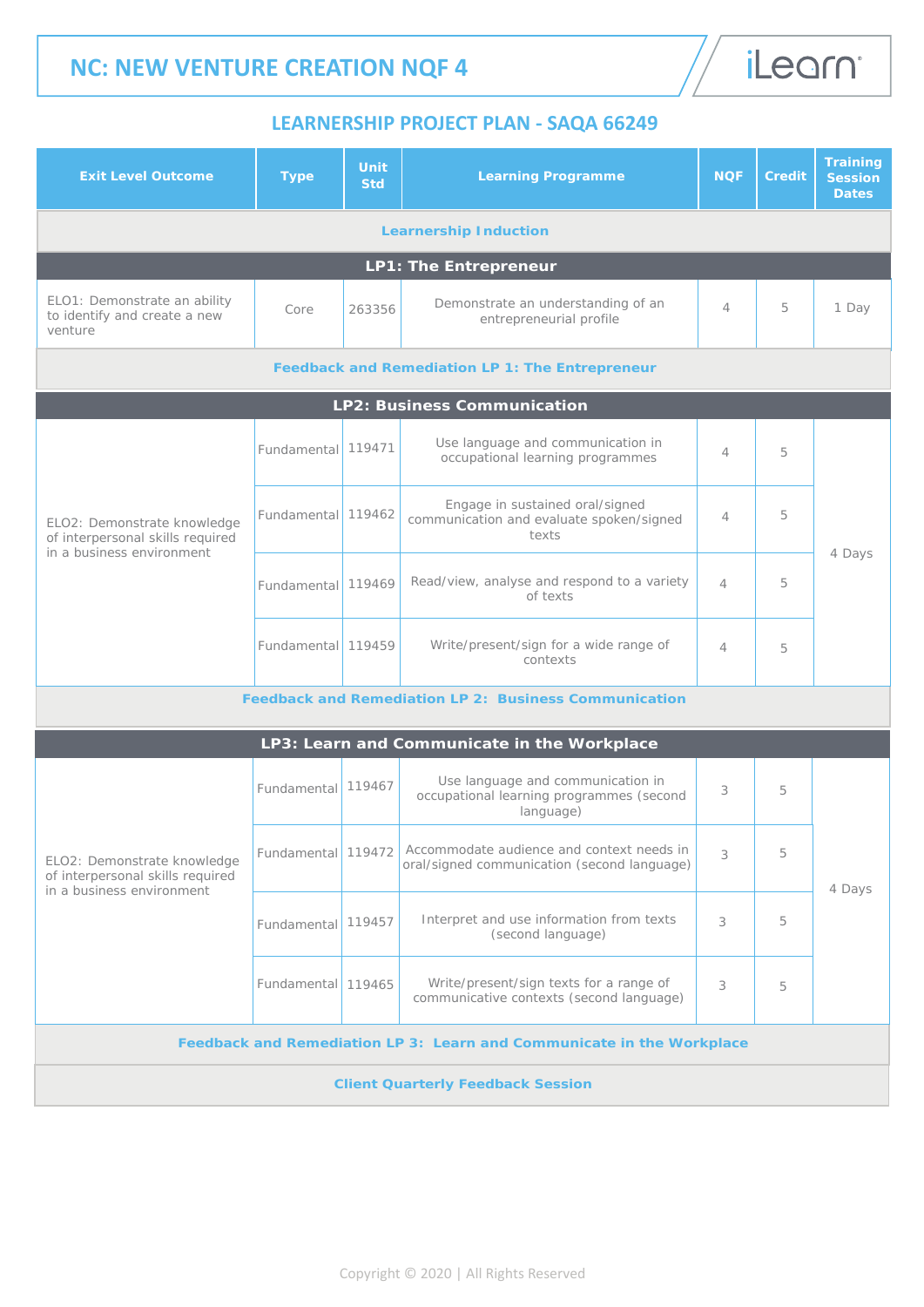# iLearn<sup>®</sup>

### **LEARNERSHIP PROJECT PLAN - SAQA 66249**

| <b>Exit Level Outcome</b>                                                               | <b>Type</b> | <b>Unit</b><br><b>Std</b> | <b>Learning Programme</b>                                                                                                                      | <b>NQF</b>     | <b>Credit</b>  | <b>Training</b><br><b>Session</b><br><b>Dates</b> |  |  |  |
|-----------------------------------------------------------------------------------------|-------------|---------------------------|------------------------------------------------------------------------------------------------------------------------------------------------|----------------|----------------|---------------------------------------------------|--|--|--|
|                                                                                         |             |                           | <b>LP4: Maths Literacy</b>                                                                                                                     |                |                |                                                   |  |  |  |
| ELO1: Demonstrate an ability<br>to identify and create a new<br>venture                 | Fundamental | 9016                      | Represent analyse and calculate shape and<br>motion in 2-and 3-dimensional space in<br>different contexts                                      | 4              | $\overline{4}$ |                                                   |  |  |  |
| ELO3: Demonstrate an under-<br>standing of basic economics<br>within an market economy  | Fundamental | 7468                      | Use mathematics to investigate and monitor<br>the financial aspects of personal, business,<br>national and international issues                | 4              | 6              | 3 days                                            |  |  |  |
|                                                                                         | Fundamental | 9015                      | Apply knowledge of statistics and probability<br>to critically interrogate and effectively<br>communicate findings on life related<br>problems | $\overline{4}$ | 6              |                                                   |  |  |  |
| <b>Feedback and Remediation LP4: Maths Literacy</b>                                     |             |                           |                                                                                                                                                |                |                |                                                   |  |  |  |
|                                                                                         |             |                           | LP5: Research and Viability of New Venture Ideas                                                                                               |                |                |                                                   |  |  |  |
| ELO1: Demonstrate an ability to<br>identify and create a new<br>venture                 | Core        | 114596                    | Research the viability of new venture<br>ideas/opportunities                                                                                   | 4              | 5              | 2 Days                                            |  |  |  |
|                                                                                         | Core        | 114600                    | Apply innovative thinking to the develop-<br>ment of a small business                                                                          | $\overline{4}$ | $\overline{4}$ |                                                   |  |  |  |
| Feedback and Remediation LP 5: Research and Viability of New Venture Ideas              |             |                           |                                                                                                                                                |                |                |                                                   |  |  |  |
| LP6: Create a Business Plan                                                             |             |                           |                                                                                                                                                |                |                |                                                   |  |  |  |
| ELO4: Manage a new venture by<br>applying business principles and<br>techniques         | Core        | 114592                    | Produce business plans for a new venture                                                                                                       | $\overline{4}$ | 8              | 3 Days                                            |  |  |  |
|                                                                                         | Core        | 263455                    | Apply the principles of costing and pricing to<br>a business venture                                                                           | 4              | 6              |                                                   |  |  |  |
| <b>Feedback and Remediation LP 6: Create a Business Plan</b>                            |             |                           |                                                                                                                                                |                |                |                                                   |  |  |  |
| <b>Client Quarterly Feedback Session</b>                                                |             |                           |                                                                                                                                                |                |                |                                                   |  |  |  |
| LP7 : Finance and Set Up a New Venture                                                  |             |                           |                                                                                                                                                |                |                |                                                   |  |  |  |
| ELO3: Demonstrate an<br>understanding of basic<br>economics within an market<br>economy | Core        | 114584                    | Finance a new venture                                                                                                                          | 4              | 5              | 2 Days                                            |  |  |  |
| ELO4: Manage a new<br>venture by applying<br>business principles and<br>techniques      | Core        | 263534                    | Implement an action plan for a new venture                                                                                                     | $\overline{4}$ | 4              |                                                   |  |  |  |
| Feedback and Remediation LP 7: Finance and Set Up a New Venture                         |             |                           |                                                                                                                                                |                |                |                                                   |  |  |  |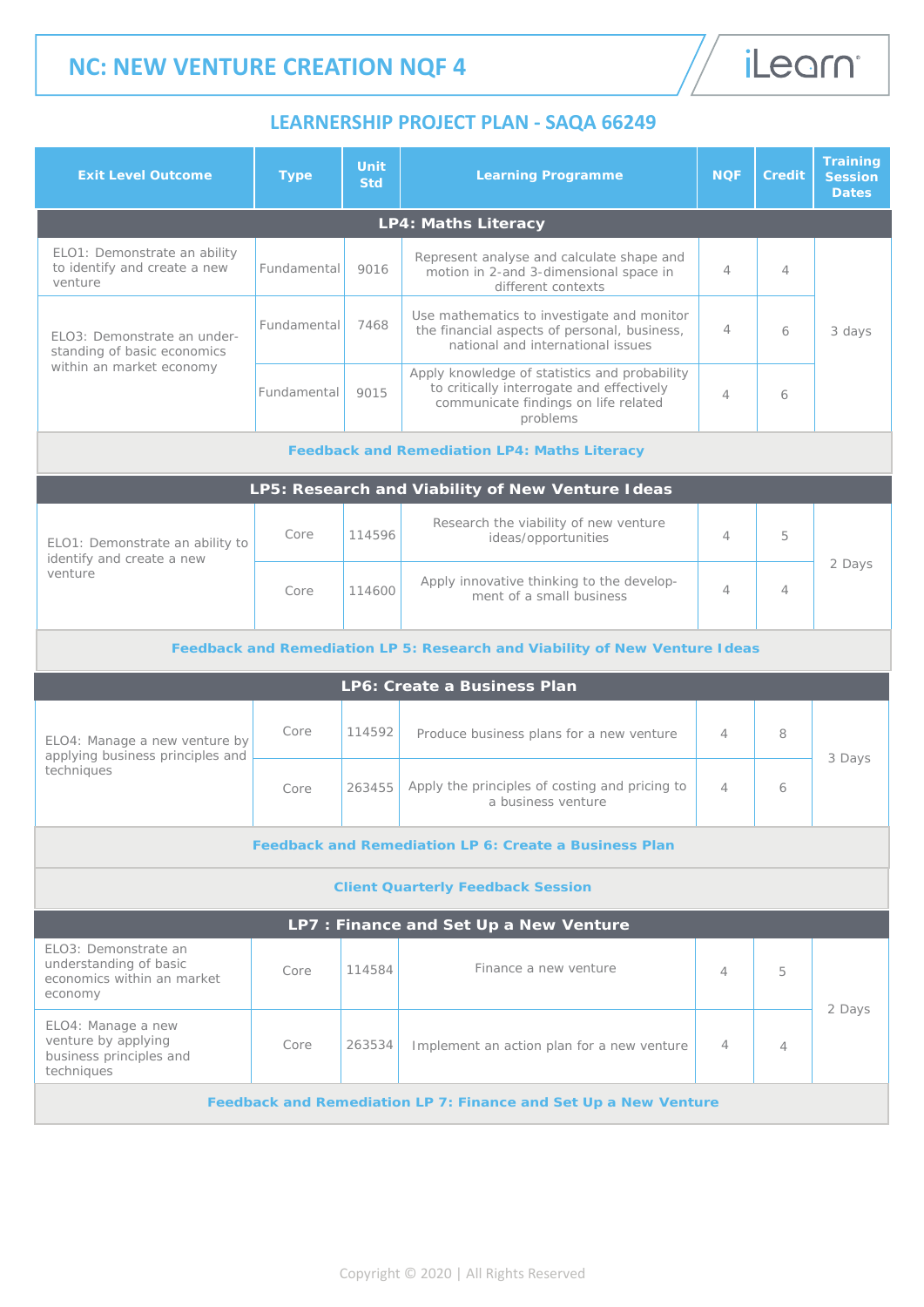

iLearn<sup>®</sup>

| <b>Exit Level Outcome</b>                                                              | <b>Type</b> | <b>Unit</b><br><b>Std</b> | <b>Learning Programme</b>                                                                          | <b>NOF</b>     | <b>Credit</b> | <b>Training</b><br><b>Session</b><br><b>Dates</b> |  |  |  |
|----------------------------------------------------------------------------------------|-------------|---------------------------|----------------------------------------------------------------------------------------------------|----------------|---------------|---------------------------------------------------|--|--|--|
| <b>LP8: Manage Staff</b>                                                               |             |                           |                                                                                                    |                |               |                                                   |  |  |  |
| ELO 5: Demonstrate an under-<br>standing of the role of leadership<br>and management   | Core        | 116394                    | Implement and manage human resource and<br>labour relations policies and acts                      | 5              | 9             |                                                   |  |  |  |
|                                                                                        | Core        | 120389                    | Explain and apply the concept, principles<br>and theories of motivation in a leadership<br>context | $\overline{4}$ | 6             | 3 Days                                            |  |  |  |
| <b>Feedback and Remediation LP 8: Manage Staff</b>                                     |             |                           |                                                                                                    |                |               |                                                   |  |  |  |
| <b>LP9: Understand Marketing</b>                                                       |             |                           |                                                                                                    |                |               |                                                   |  |  |  |
| ELO3: Demonstrate an<br>understanding of basic<br>economics within a market<br>economy | Elective    | 115857                    | Explain marketing for SMMEs                                                                        | 5              | 6             | 2 Days                                            |  |  |  |
|                                                                                        | Core        | 263514                    | Demonstrate an understanding of the<br>function of the market mechanisms in a new<br>venture       | 4              | 5             |                                                   |  |  |  |
| <b>Feedback and Remediation LP 9: Understand Marketing</b>                             |             |                           |                                                                                                    |                |               |                                                   |  |  |  |
| <b>Client Quarterly Feedback Session</b>                                               |             |                           |                                                                                                    |                |               |                                                   |  |  |  |
| LP10: Manage Administration and Negotiate an Agreement                                 |             |                           |                                                                                                    |                |               |                                                   |  |  |  |
| ELO4: Manage a new venture by<br>applying business principles and<br>techniques        | Core        | 114805                    | Manage general administration                                                                      | $\overline{4}$ | 4             |                                                   |  |  |  |
|                                                                                        | Core        | 13948                     | Negotiate an agreement or deal in an<br>authentic work situation                                   | $\overline{4}$ | 5             | 2 Days                                            |  |  |  |
| Feedback and Remediation LP10: Manage Administration and Negotiate an Agreement        |             |                           |                                                                                                    |                |               |                                                   |  |  |  |
| <b>LP11: Manage Contracts and Production</b>                                           |             |                           |                                                                                                    |                |               |                                                   |  |  |  |
| ELO4: Manage a new venture by<br>applying business principles and<br>techniques        | Elective    | 119671                    | Administer contracts for a selected new<br>venture                                                 | 3              | 10            | 3 Days                                            |  |  |  |
|                                                                                        | Core        | 263434                    | Plan and manage production / operations in<br>a new venture                                        | $\overline{4}$ | 6             |                                                   |  |  |  |
| Feedback and Remediation LP 11: LP11: Manage Contracts and Production                  |             |                           |                                                                                                    |                |               |                                                   |  |  |  |

Copyright © 2020 | All Rights Reserved